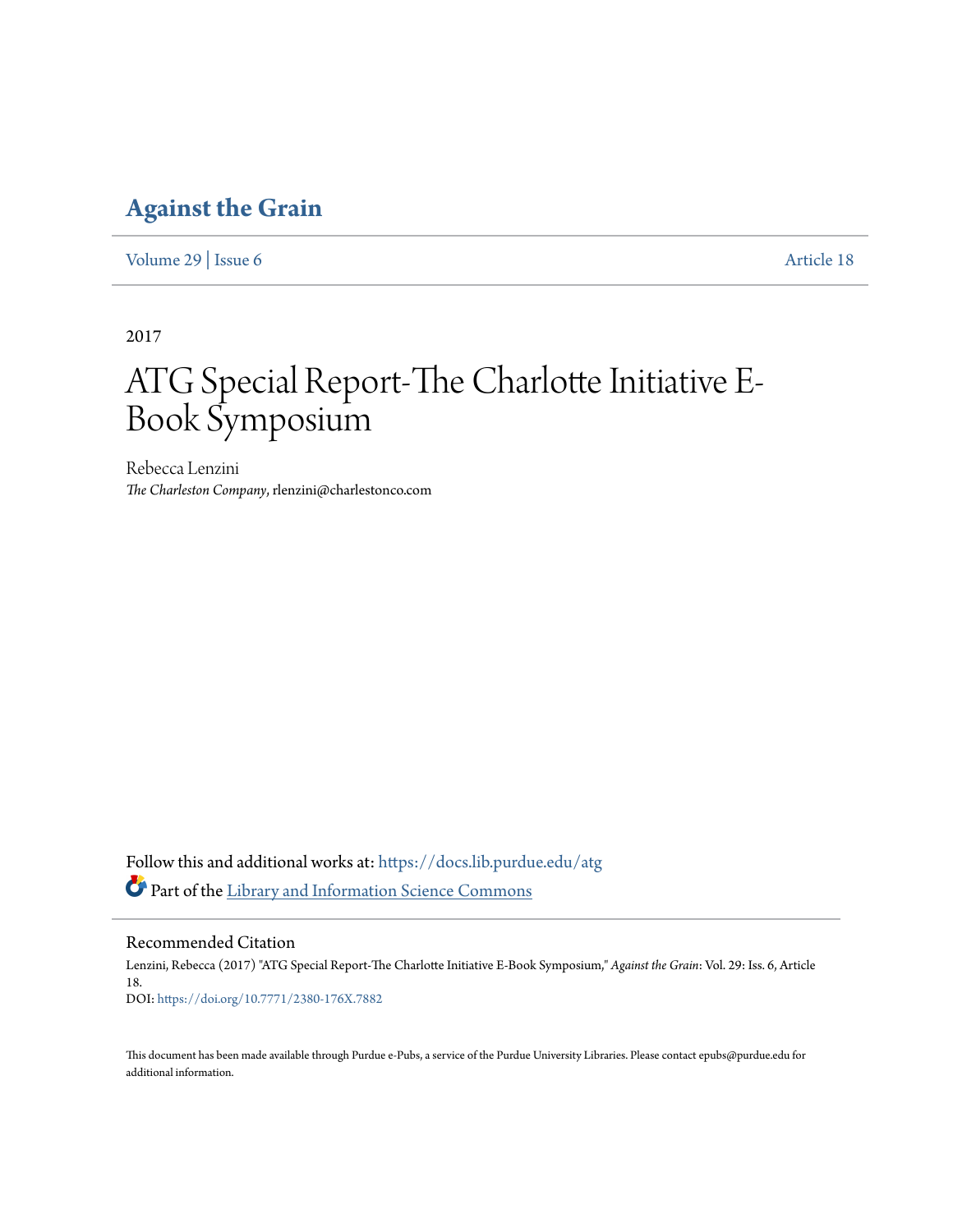#### **Op Ed** *from page 50*

a student was researching the impact of liberalizing marijuana policies. Passionately pro-legalization, he claimed that a massive increase in marijuana use would have no negative health effects. None of the sources he had consulted were *fake* in the way we understand the term today. But by drawing on small, incomplete, or badly designed pro-legalization studies and ignoring several larger and more carefully controlled cautionary studies, he'd reinforced his false belief that there were no risks to public health of making marijuana widely available.

The point I am trying to drive home here is our students' biggest problem isn't that they occasionally mistake fake news for real news. It's that they so often use *all* types of news to reinforce their existing beliefs. No doubt they've always been selective in what they read and watch, but, in an era where social media and customized alerts have largely replaced national and regional news, many students curate their news sources to such an extent that they expose themselves *only* to news that reinforces their beliefs. As a result, these beliefs persist largely unchallenged and many of the false ones go uncorrected.

In treating the uncritical consumption of fake news as a symptom of the more fundamental problem of excessive curation, I am suggesting that the market for fake news is shaped less by the opportunism of a few tech-savvy Macedonian teens than it is by the longstanding desire of students, and indeed all of us, to define the world in a

way that frees us to believe what we want.<sup>8</sup> As **Sir Francis Bacon** observed nearly 400 years ago:

The human understanding, once it has adopted opinions, either because they were already accepted and believed, or because it likes them, draws everything else to support and agree with them.<sup>9</sup>

Conceived of in human rather than technological terms, fake news is a problem that falls comfortably within the educator's wheelhouse. As librarians and instructors, we have seen students misusing sources for years; we've read dozens of student papers where sources have been co-opted to validate beliefs that fly in the face of the scientific consensus; and, above all, we've seen how students use information not as a means of learning new things about the world but, instead, as a means of reassuring themselves they know enough already. Our experiences in the classroom, more than tweaks to Facebook algorithms, are what we'll need to mount a successful campaign against the scourge of fake news.

Finally, whether we're feeling anxious about headaches, fake news, or the misuse of information, there is always a temptation to avoid doing things that could intensify our anxiety. As a result, we may resist thinking about, and actively trying to resolve, some significant problems. This is generally a mistake. Because while avoidance may buy us some temporary relief, in the long run, it increases our anxiety. The big cats won't stay away forever. There will come a day when we'll have to confront them.

#### **Endnotes**

1. schooloflifechannel. "Why We're All So Anxious." YouTube, YouTube, 6 May 2015, *https://youtu.be/mW0gj3n4D1Q*.

2. **Dymond, Simon**, and **Bryan Roche**. "A Contemporary Behavior Analysis of Anxiety and Avoidance." *The Behavior Analyst*, vol. 32, no. 1, 2009, pp. 7-27, PsycINFO, *https:// search.proquest.com/docview/756304163?accountid=131239*.

3. "Fake Internet Content a High Concern, but Appetite for Regulation Weakens: BBC World Service Poll - Media Centre." BBC, BBC, *https://youtu.be/mW0gj3n4D1Q*.

4. **Allcott, Hunt**, and **Matthew Gentzkow**. "Social Media and Fake News in the 2016 Election." *Journal of Economic Perspectives*, 31.2 (2017): 211-36. Print. 26 May 2017.

5. **Townsend, Tess**. "Facebook Hoaxes." Inc. 21 Nov. 2016. Web. 26 May 2017

6. Stanford History Education Group. "Evaluating Information: The Cornerstone of Civic Online Reasoning." 22 Nov. 2016, *https://purl. stanford.edu/*, p.4. Web. 3 Oct. 2017.

Lazer, David et al "Combating Fake News: An Agenda for Research and Action." Shorenstein Center, 10 May 2017, *https:// shorensteincenter.org/combating-fake-newsagenda-for-research/*. Accessed 26 May 2017.

8. **Subramanian, Samanth**. "Inside the Macedonian Fake-News Complex." *Wired*, Conde Nast, 2 February 2017, *https://www. wired.com/2017/02/veles-macedonia-fakenews/*. Accessed 26 May 2017.

9. Qtd. in **Taubes, Garry**. "Vegetable Oils, (Francis) Bacon, Bing Crosby and the American Heart Association." 16 June 2017. *http:// www.cardiobrief.org/2017/06/16/guest-postvegetable-oils-francis-bacon-bing-crosby-andthe-american-heart-association/.* Accessed 30 June 2017.

## ATG Special Report — Charlotte Initiative E-book Symposium

### **Charleston Marriott Courtyard, November 6, 2017**

by Rebecca Lenzini (President, The Charleston Company) <rlenzini@charlestonco.com>

s the website for this symposium noted, "For the past two years attendees of the Charleston Conference have heard<br>about The Charlotte Initiative for Permanent Acquisition<br>of E-books, by Academic Libraries the Andrew W. Mel years attendees of the **Charleston Conference** have heard **of E-books, by Academic Libraries** the **Andrew W. Mellon** funded research grant designed to study the current state of eBooks in the academic market." *http://charlotteinitiative.uncc.edu/*

The two-year project is now coming to a close, with the final report due in December 2017. Participants of the grant are sharing their findings, with the goal of helping to continue the conversations begun during the investigations. As part of that effort, members of the

Project Team offered a free symposium to all **Charleston Conference** attendees on November 6, 2017, at the Marriott Courtyard. The symposium presented overview findings from the Environmental Scan Research, as well as Publisher and Vendor Perspectives, and highlights from the four research team findings.

**Charles Hamaker**, the project's Initial Principal Investigator, kicked off the afternoon by reminding the audience of the original goals of the project which were to example three core principles proposed for eBook licenses:

• Provision of irrevocable perpetual access and archival rights.

- Allowance for unlimited simultaneous users.
- Freedom from any Digital Rights Management (DRM), including (but not limited to) use of proprietary formats, restricted access to content, or time-limited access terms.

*continued on page 52*

*Against the Grain / December 2017 - January 2018 <http://www.against-the-grain.com> 51*